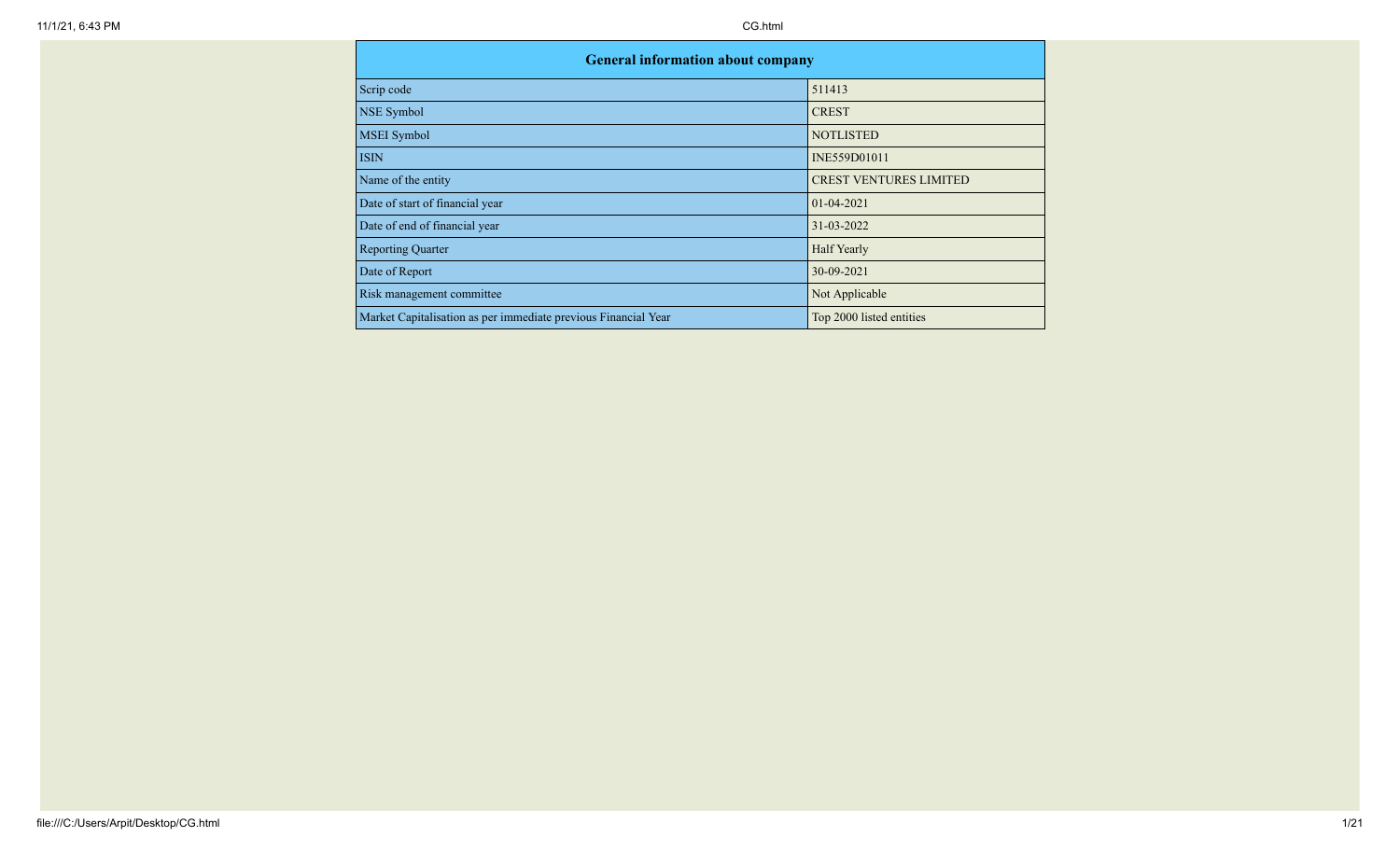|                       |                                                                                                    |                                |                     |            |                                                       |                            |                                 |                          |                                                                                                     |                                             | <b>Annexure I</b>                           |                            |                      |                                            |                                                                                                                                                  |                                                                                                                                                                   |                                                                                                                                                                          |                                                                                                                                                                                                         |                                      |                                             |
|-----------------------|----------------------------------------------------------------------------------------------------|--------------------------------|---------------------|------------|-------------------------------------------------------|----------------------------|---------------------------------|--------------------------|-----------------------------------------------------------------------------------------------------|---------------------------------------------|---------------------------------------------|----------------------------|----------------------|--------------------------------------------|--------------------------------------------------------------------------------------------------------------------------------------------------|-------------------------------------------------------------------------------------------------------------------------------------------------------------------|--------------------------------------------------------------------------------------------------------------------------------------------------------------------------|---------------------------------------------------------------------------------------------------------------------------------------------------------------------------------------------------------|--------------------------------------|---------------------------------------------|
|                       |                                                                                                    |                                |                     |            |                                                       |                            |                                 |                          | Annexure I to be submitted by listed entity on quarterly basis                                      |                                             |                                             |                            |                      |                                            |                                                                                                                                                  |                                                                                                                                                                   |                                                                                                                                                                          |                                                                                                                                                                                                         |                                      |                                             |
|                       |                                                                                                    |                                |                     |            |                                                       |                            |                                 |                          |                                                                                                     |                                             | <b>I. Composition of Board of Directors</b> |                            |                      |                                            |                                                                                                                                                  |                                                                                                                                                                   |                                                                                                                                                                          |                                                                                                                                                                                                         |                                      |                                             |
|                       | Disclosure of notes on composition of board of directors explanatory                               |                                |                     |            |                                                       |                            |                                 |                          |                                                                                                     | Textual Information(1)                      |                                             |                            |                      |                                            |                                                                                                                                                  |                                                                                                                                                                   |                                                                                                                                                                          |                                                                                                                                                                                                         |                                      |                                             |
|                       | Whether the listed entity has a Regular Chairperson<br>Whether Chairperson is related to MD or CEO |                                |                     |            |                                                       |                            |                                 |                          |                                                                                                     |                                             | Yes                                         |                            |                      |                                            |                                                                                                                                                  |                                                                                                                                                                   |                                                                                                                                                                          |                                                                                                                                                                                                         |                                      |                                             |
|                       |                                                                                                    |                                |                     |            |                                                       |                            |                                 |                          |                                                                                                     |                                             |                                             |                            |                      | $\log$                                     |                                                                                                                                                  |                                                                                                                                                                   |                                                                                                                                                                          |                                                                                                                                                                                                         |                                      |                                             |
| <b>Sr</b>             | Title<br>(Mr)<br>Ms)                                                                               | Name of<br>the<br>Director     | PAN                 | <b>DIN</b> | Category 1<br>of directors                            | Category 2<br>of directors | Category<br>$3$ of<br>directors | Date<br>of<br>Birth      | Whether<br>special<br>resolution<br>passed?<br>Refer Reg.<br>$17(1A)$ of<br>Listing<br>Regulations] | Date of<br>passing<br>special<br>resolution | <b>Initial Date</b><br>of<br>appointment    | Date of Re-<br>appointment | Date of<br>cessation | Tenure<br>of<br>director<br>(in<br>months) | No of<br>Directorship<br>in listed<br>entities<br>including<br>this listed<br>entity (Refer<br>Regulation<br>$17A$ of<br>Listing<br>Regulations) | No of<br>Independent<br>Directorship<br>in listed<br>entities<br>including<br>this listed<br>entity (Refer<br>Regulation<br>$17A(1)$ of<br>Listing<br>Regulations | Number of<br>memberships<br>in Audit/<br>Stakeholder<br>Committee(s)<br>including this<br>listed entity<br>(Refer<br>Regulation<br>$26(1)$ of<br>Listing<br>Regulations) | No of post of<br>Chairperson<br>in Audit/<br>Stakeholder<br>Committee<br>held in listed<br>entities<br>including this<br>listed entity<br>(Refer<br>Regulation<br>$26(1)$ of<br>Listing<br>Regulations) | Notes for<br>not<br>providing<br>PAN | Notes for<br>not<br>providing<br><b>DIN</b> |
|                       | Mr                                                                                                 | Vasudeo<br>Rajaram<br>Galkar   | ACKPG6701G 00009177 |            | Non-<br>Executive -<br>Independent<br>Director        | Chairperson                |                                 | $16-$<br>$02 -$<br>1944  | Yes                                                                                                 | $08 - 05 -$<br>2019                         | 12-08-2010                                  | 08-05-2019                 |                      | 84                                         |                                                                                                                                                  |                                                                                                                                                                   |                                                                                                                                                                          | $\theta$                                                                                                                                                                                                |                                      |                                             |
| $\overline{2}$        | Mr                                                                                                 | Vijay<br>Kundanmal<br>Choraria | AECPC6810N          | 00021446   | Executive<br>Director                                 | Not<br>Applicable          | <b>MD</b>                       | $10-$<br>$08 -$<br>1964  | NA                                                                                                  |                                             | 20-05-1993                                  | 01-09-2017                 |                      |                                            |                                                                                                                                                  | $\theta$                                                                                                                                                          |                                                                                                                                                                          | $\Omega$                                                                                                                                                                                                |                                      |                                             |
| $\mathbf{3}$          | Mr                                                                                                 | Rajeev<br>Sharma               | AECPS3197L          | 01102446   | Non-<br>Executive -<br>Independent<br>Director        | Not<br>Applicable          |                                 | $07 -$<br>$09 -$<br>1968 | NA                                                                                                  |                                             | 02-11-2015                                  | 02-11-2020                 |                      | 71                                         |                                                                                                                                                  | $\overline{1}$                                                                                                                                                    | 2                                                                                                                                                                        | $\overline{2}$                                                                                                                                                                                          |                                      |                                             |
| $\boldsymbol{\Delta}$ | Mr                                                                                                 | Mahesh<br>Vithal<br>Shirodkar  | AAFPS1116G          | 00897249   | Non-<br>Executive -<br>Non<br>Independent<br>Director | Not<br>Applicable          |                                 | $06 -$<br>$04 -$<br>1959 | <b>NA</b>                                                                                           |                                             | 17-03-2009                                  |                            |                      |                                            |                                                                                                                                                  | $\overline{0}$                                                                                                                                                    | $\overline{2}$                                                                                                                                                           | $\theta$                                                                                                                                                                                                |                                      |                                             |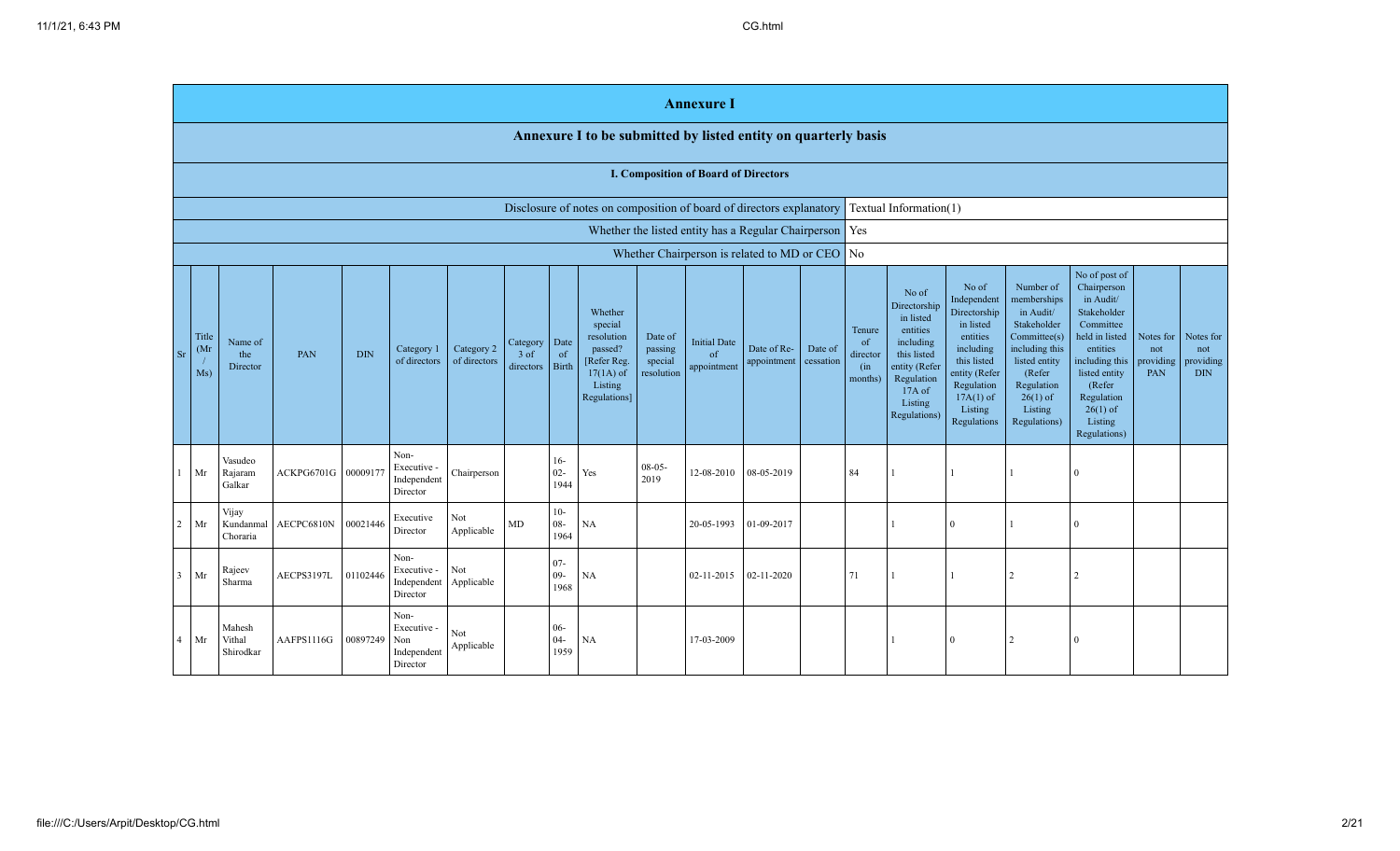|    |                      |                               |                     |            |                                                |                                                          |                   |                               | <b>I. Composition of Board of Directors</b>                                                          |                                             |                                          |                                      |                  |                                                       |                                                                                                                                                |                                                                                                                                                                      |                                                                                                                                                                          |                                                                                                                                                                                                                       |                                      |                                             |
|----|----------------------|-------------------------------|---------------------|------------|------------------------------------------------|----------------------------------------------------------|-------------------|-------------------------------|------------------------------------------------------------------------------------------------------|---------------------------------------------|------------------------------------------|--------------------------------------|------------------|-------------------------------------------------------|------------------------------------------------------------------------------------------------------------------------------------------------|----------------------------------------------------------------------------------------------------------------------------------------------------------------------|--------------------------------------------------------------------------------------------------------------------------------------------------------------------------|-----------------------------------------------------------------------------------------------------------------------------------------------------------------------------------------------------------------------|--------------------------------------|---------------------------------------------|
|    |                      |                               |                     |            |                                                |                                                          |                   |                               | Disclosure of notes on composition of board of directors explanatory                                 |                                             |                                          |                                      |                  |                                                       |                                                                                                                                                |                                                                                                                                                                      |                                                                                                                                                                          |                                                                                                                                                                                                                       |                                      |                                             |
|    |                      |                               |                     |            |                                                |                                                          |                   |                               | Whether the listed entity has a Regular Chairperson                                                  |                                             |                                          |                                      |                  |                                                       |                                                                                                                                                |                                                                                                                                                                      |                                                                                                                                                                          |                                                                                                                                                                                                                       |                                      |                                             |
| Sr | Title<br>(Mr)<br>Ms) | Name of the<br>Director       | PAN                 | <b>DIN</b> | Category 1<br>of directors                     | Category 2 Category   Date<br><sub>of</sub><br>directors | 3 of<br>directors | <sub>of</sub><br><b>Birth</b> | Whether<br>special<br>resolution<br>passed?<br>[Refer Reg.<br>$17(1A)$ of<br>Listing<br>Regulations] | Date of<br>passing<br>special<br>resolution | <b>Initial Date</b><br>of<br>appointment | Date of Re-<br>appointment cessation | Date of          | Tenure<br><sub>of</sub><br>director<br>(in<br>months) | No of<br>Directorship<br>in listed<br>entities<br>including<br>this listed<br>entity (Refer<br>Regulation<br>17A of<br>Listing<br>Regulations) | No of<br>Independent<br>Directorship<br>in listed<br>entities<br>including<br>this listed<br>entity<br>(Refer<br>Regulation<br>$17A(1)$ of<br>Listing<br>Regulations | Number of<br>memberships<br>in Audit/<br>Stakeholder<br>Committee(s)<br>including this<br>listed entity<br>(Refer<br>Regulation<br>$26(1)$ of<br>Listing<br>Regulations) | No of post<br><sub>of</sub><br>Chairperson<br>in Audit/<br>Stakeholder<br>Committee<br>held in listed<br>entities<br>including<br>this listed<br>entity (Refer<br>Regulation<br>$26(1)$ of<br>Listing<br>Regulations) | Notes for<br>not<br>providing<br>PAN | Notes for<br>not<br>providing<br><b>DIN</b> |
| 5. | Mrs                  | Ferzana Zubin<br>Behramkamdin | AADPM4837C 07060173 |            | Non-<br>Executive -<br>Independent<br>Director | Not<br>Applicable                                        |                   | $13 -$<br>$01 -$<br>1964      | NA                                                                                                   |                                             | 14-02-2015                               | 14-02-2020                           | $18-07-$<br>2021 | 80                                                    |                                                                                                                                                |                                                                                                                                                                      |                                                                                                                                                                          | $\Omega$                                                                                                                                                                                                              |                                      |                                             |
|    | $6$ Mr               | Mohindar<br>Kumar             | AAAPK4173E          | 08444706   | Non-<br>Executive -<br>Independent<br>Director | Not<br>Applicable                                        |                   | $02 -$<br>$04 -$<br>1955      | <b>NA</b>                                                                                            |                                             | 14-05-2019                               |                                      |                  | 29                                                    |                                                                                                                                                |                                                                                                                                                                      |                                                                                                                                                                          |                                                                                                                                                                                                                       |                                      |                                             |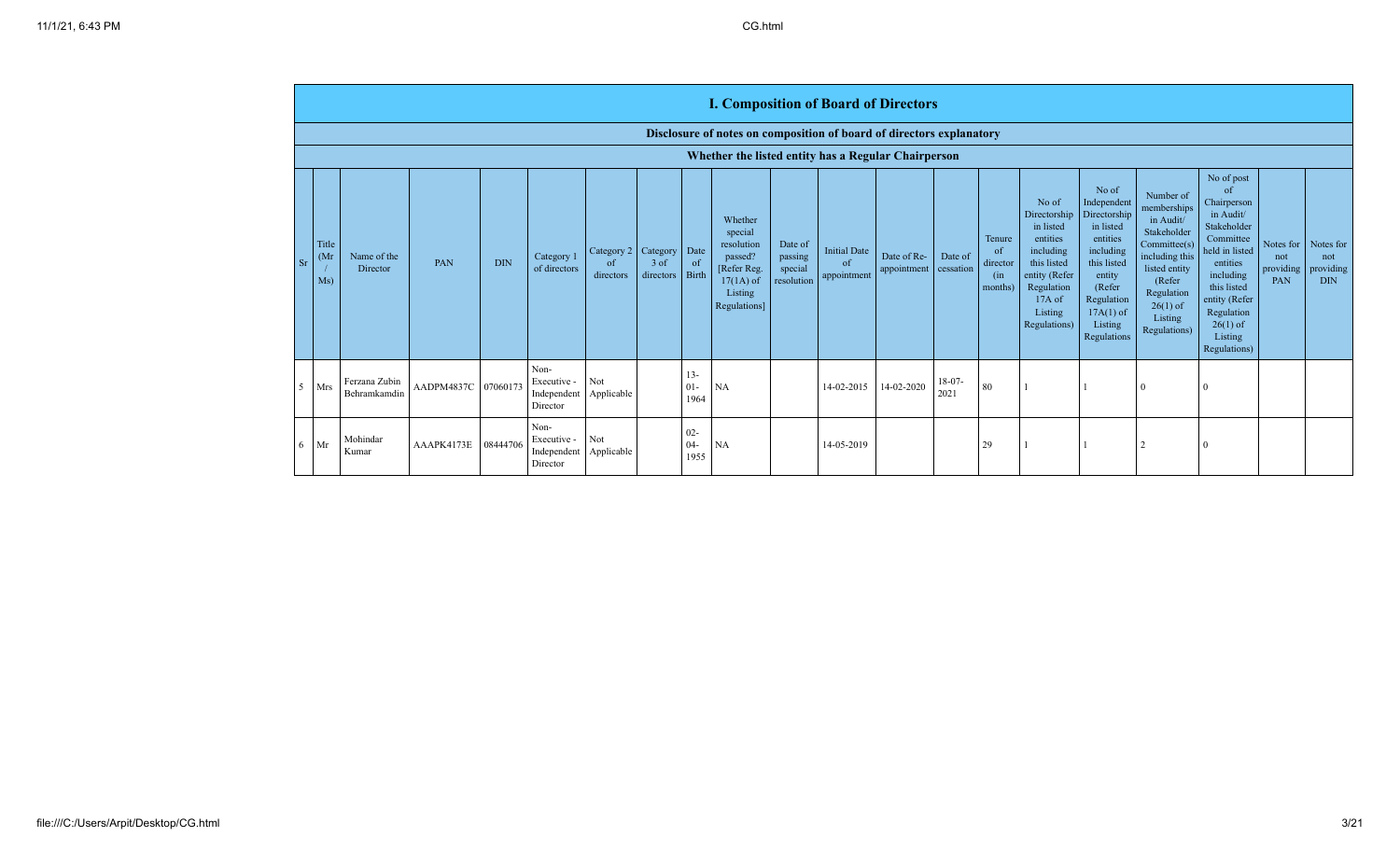|                        | <b>Text Block</b>                                                                                                                                                                                                                           |
|------------------------|---------------------------------------------------------------------------------------------------------------------------------------------------------------------------------------------------------------------------------------------|
| Textual Information(1) | Mr. Vasudeo Rajaram Galkar was appointment as an Independent Director of the Company at the<br>Annual General Meeting held on 25th September, 2014.<br>Accordingly, tenure as an Independent Director is counted from 25th September, 2014. |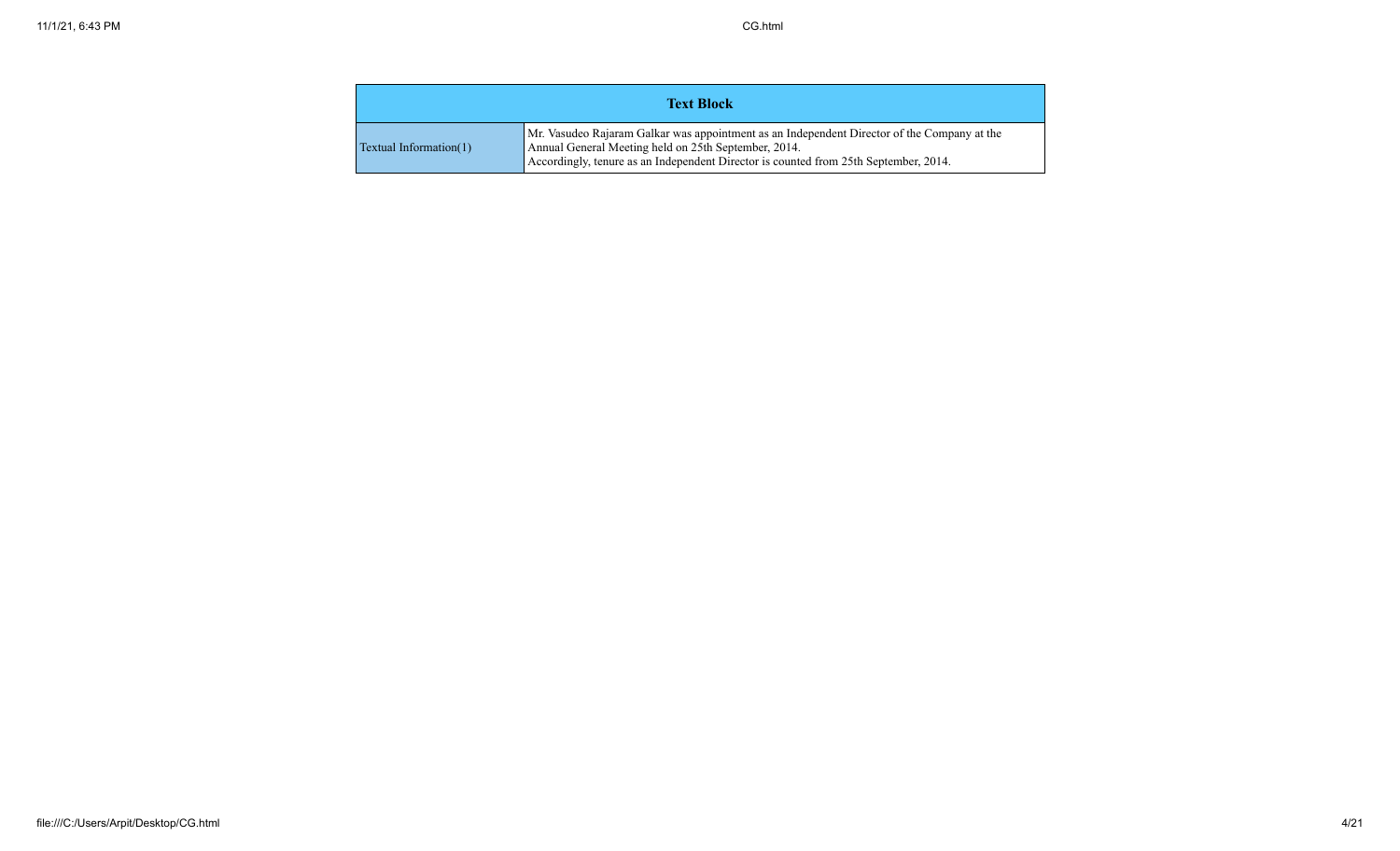|                | <b>Audit Committee Details</b> |                              |                                                       |                            |                        |                      |         |
|----------------|--------------------------------|------------------------------|-------------------------------------------------------|----------------------------|------------------------|----------------------|---------|
|                |                                |                              | Whether the Audit Committee has a Regular Chairperson |                            | Yes                    |                      |         |
| Sr             | <b>DIN</b><br>Number           | Name of Committee<br>members | Category 1 of directors                               | Category 2 of<br>directors | Date of<br>Appointment | Date of<br>Cessation | Remarks |
|                | 01102446                       | Rajeev Sharma                | Non-Executive - Independent<br>Director               | Chairperson                | $05 - 11 - 2015$       |                      |         |
| $\overline{2}$ | 00009177                       | Vasudeo Rajaram<br>Galkar    | Non-Executive - Independent<br>Director               | Member                     | 10-05-2019             |                      |         |
| 3              | 00897249                       | Mahesh Vithal<br>Shirodkar   | Non-Executive - Non<br>Independent Director           | Member                     | 27-05-2014             |                      |         |
| 4              | 08444706                       | Mohindar Kumar               | Non-Executive - Independent<br>Director               | Member                     | 14-05-2019             |                      |         |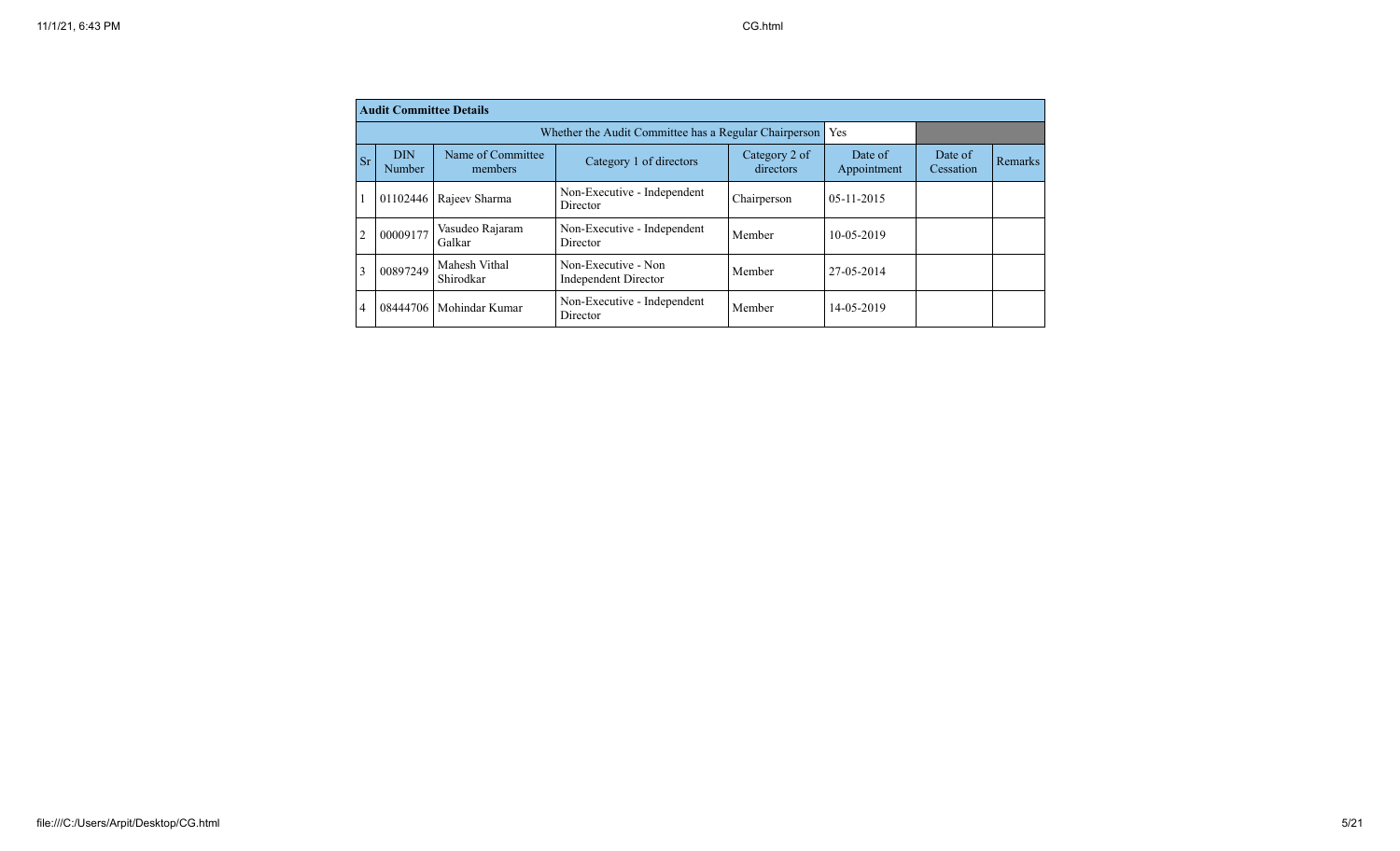|                |                            | <b>Nomination and remuneration committee</b>                                |                                             |                            |                        |                      |         |
|----------------|----------------------------|-----------------------------------------------------------------------------|---------------------------------------------|----------------------------|------------------------|----------------------|---------|
|                |                            | Whether the Nomination and remuneration committee has a Regular Chairperson | Yes                                         |                            |                        |                      |         |
| <b>Sr</b>      | <b>DIN</b><br>Number       | Name of Committee<br>members                                                | Category 1 of directors                     | Category 2 of<br>directors | Date of<br>Appointment | Date of<br>Cessation | Remarks |
|                | 01102446<br>Rajeev Sharma  |                                                                             | Non-Executive - Independent<br>Director     | Chairperson                | $05-11-2015$           |                      |         |
| $\overline{2}$ | 00009177                   | Vasudeo Rajaram<br>Galkar                                                   | Non-Executive - Independent<br>Director     | Member                     | 10-05-2019             |                      |         |
| 3              | 00897249                   | Mahesh Vithal<br>Shirodkar                                                  | Non-Executive - Non<br>Independent Director | Member                     | 27-05-2014             |                      |         |
| $\overline{4}$ | Mohindar Kumar<br>08444706 |                                                                             | Non-Executive - Independent<br>Director     | Member                     | 14-05-2019             |                      |         |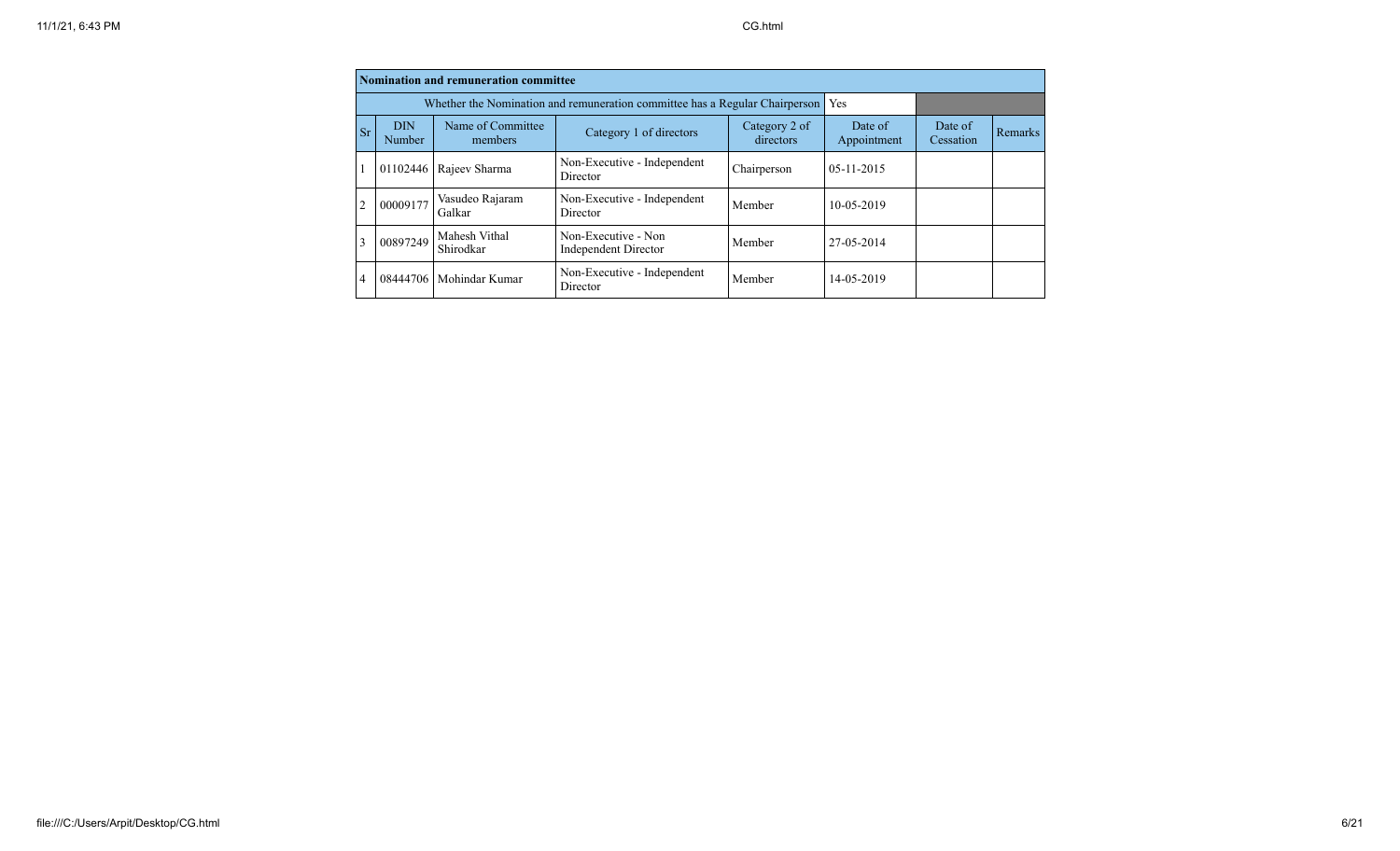|                |                           | <b>Stakeholders Relationship Committee</b>                                |                                             |                            |                        |                      |         |
|----------------|---------------------------|---------------------------------------------------------------------------|---------------------------------------------|----------------------------|------------------------|----------------------|---------|
|                |                           | Whether the Stakeholders Relationship Committee has a Regular Chairperson | Yes                                         |                            |                        |                      |         |
| <b>Sr</b>      | <b>DIN</b><br>Number      | Name of Committee<br>members                                              | Category 1 of directors                     | Category 2 of<br>directors | Date of<br>Appointment | Date of<br>Cessation | Remarks |
|                |                           | 01102446   Rajeev Sharma                                                  | Non-Executive - Independent<br>Director     | Chairperson                | 12-02-2019             |                      |         |
| $\overline{2}$ | 00897249                  | Mahesh Vithal<br>Shirodkar                                                | Non-Executive - Non<br>Independent Director | Member                     | 30-07-2009             |                      |         |
| 3              | 00021446                  | Vijay Kundanmal<br>Choraria                                               | <b>Executive Director</b>                   | Member                     | 15-07-2005             |                      |         |
| $\overline{4}$ | 08444706   Mohindar Kumar |                                                                           | Non-Executive - Independent<br>Director     | Member                     | 14-05-2019             |                      |         |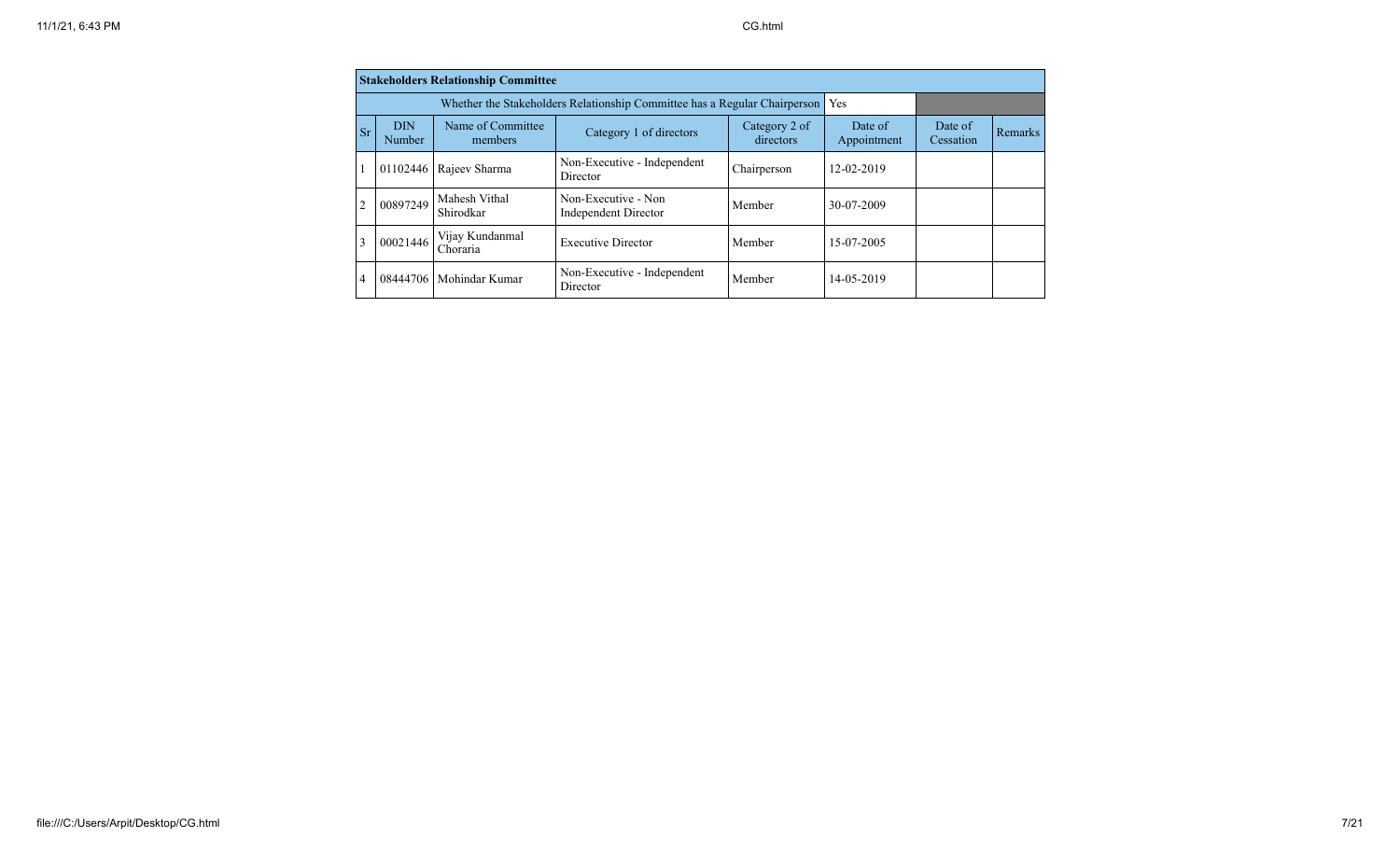|                |                                       | <b>Corporate Social Responsibility Committee</b>                                |                                                    |                            |                        |                      |         |
|----------------|---------------------------------------|---------------------------------------------------------------------------------|----------------------------------------------------|----------------------------|------------------------|----------------------|---------|
|                |                                       | Whether the Corporate Social Responsibility Committee has a Regular Chairperson | Yes                                                |                            |                        |                      |         |
| <b>Sr</b>      | <b>DIN</b><br>Number                  | Name of Committee<br>members                                                    | Category 1 of directors                            | Category 2 of<br>directors | Date of<br>Appointment | Date of<br>Cessation | Remarks |
| 1              | Vasudeo Rajaram<br>00009177<br>Galkar |                                                                                 | Non-Executive - Independent<br>Director            | Chairperson                | 10-05-2019             |                      |         |
| $\overline{2}$ | 00897249                              | Mahesh Vithal<br>Shirodkar                                                      | Non-Executive - Non<br><b>Independent Director</b> | Member                     | $05-02-2015$           |                      |         |
| 3              | 01102446                              | Rajeev Sharma                                                                   | Non-Executive - Independent<br>Director            | Member                     | $08-02-2016$           |                      |         |
| 4              |                                       | 08444706   Mohindar Kumar                                                       | Non-Executive - Independent<br>Director            | Member                     | 14-05-2019             |                      |         |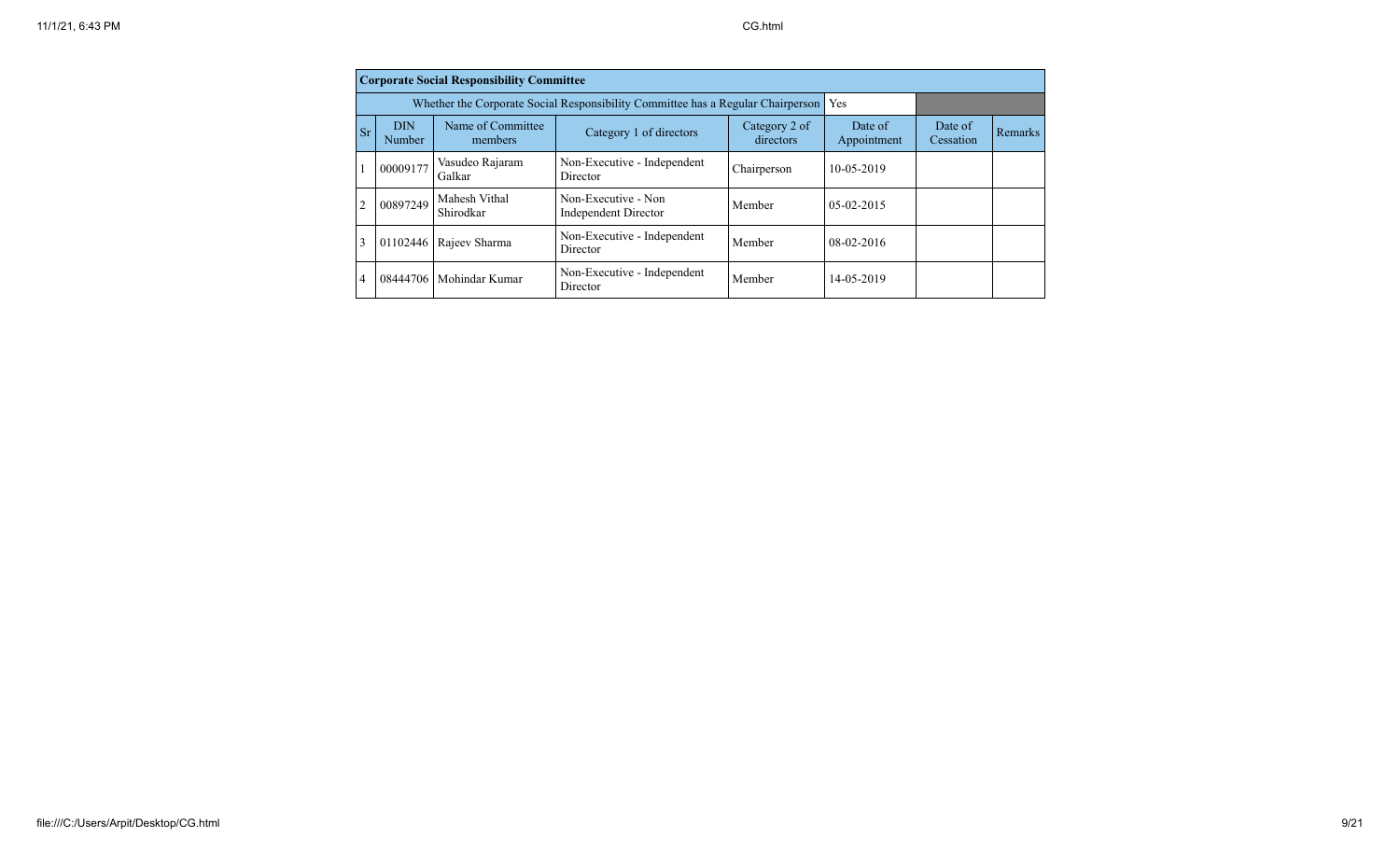|                |                                                              |                                                             |                                                                      | <b>Annexure 1</b>                     |                                                            |                                                                      |                                                                        |  |  |  |
|----------------|--------------------------------------------------------------|-------------------------------------------------------------|----------------------------------------------------------------------|---------------------------------------|------------------------------------------------------------|----------------------------------------------------------------------|------------------------------------------------------------------------|--|--|--|
|                | <b>Annexure 1</b>                                            |                                                             |                                                                      |                                       |                                                            |                                                                      |                                                                        |  |  |  |
|                | <b>III. Meeting of Board of Directors</b>                    |                                                             |                                                                      |                                       |                                                            |                                                                      |                                                                        |  |  |  |
|                | Disclosure of notes on meeting of board                      | of directors explanatory                                    |                                                                      |                                       |                                                            |                                                                      |                                                                        |  |  |  |
| <b>Sr</b>      | Date(s) of<br>meeting (if any)<br>in the previous<br>quarter | Date(s) of<br>meeting (if any)<br>in the current<br>quarter | Maximum gap<br>between any two<br>consecutive (in<br>number of days) | Notes for<br>not<br>providing<br>Date | Whether<br>requirement of<br><b>Ouorum</b> met<br>(Yes/No) | Number of Directors<br>present* (other than<br>Independent Director) | No. of<br>Independent<br><b>Directors</b><br>attending the<br>meeting* |  |  |  |
|                | 26-06-2021                                                   |                                                             |                                                                      |                                       | Yes                                                        |                                                                      | 4                                                                      |  |  |  |
| $\overline{2}$ |                                                              | 14-08-2021                                                  | 48                                                                   |                                       | Yes                                                        | 2                                                                    | 3                                                                      |  |  |  |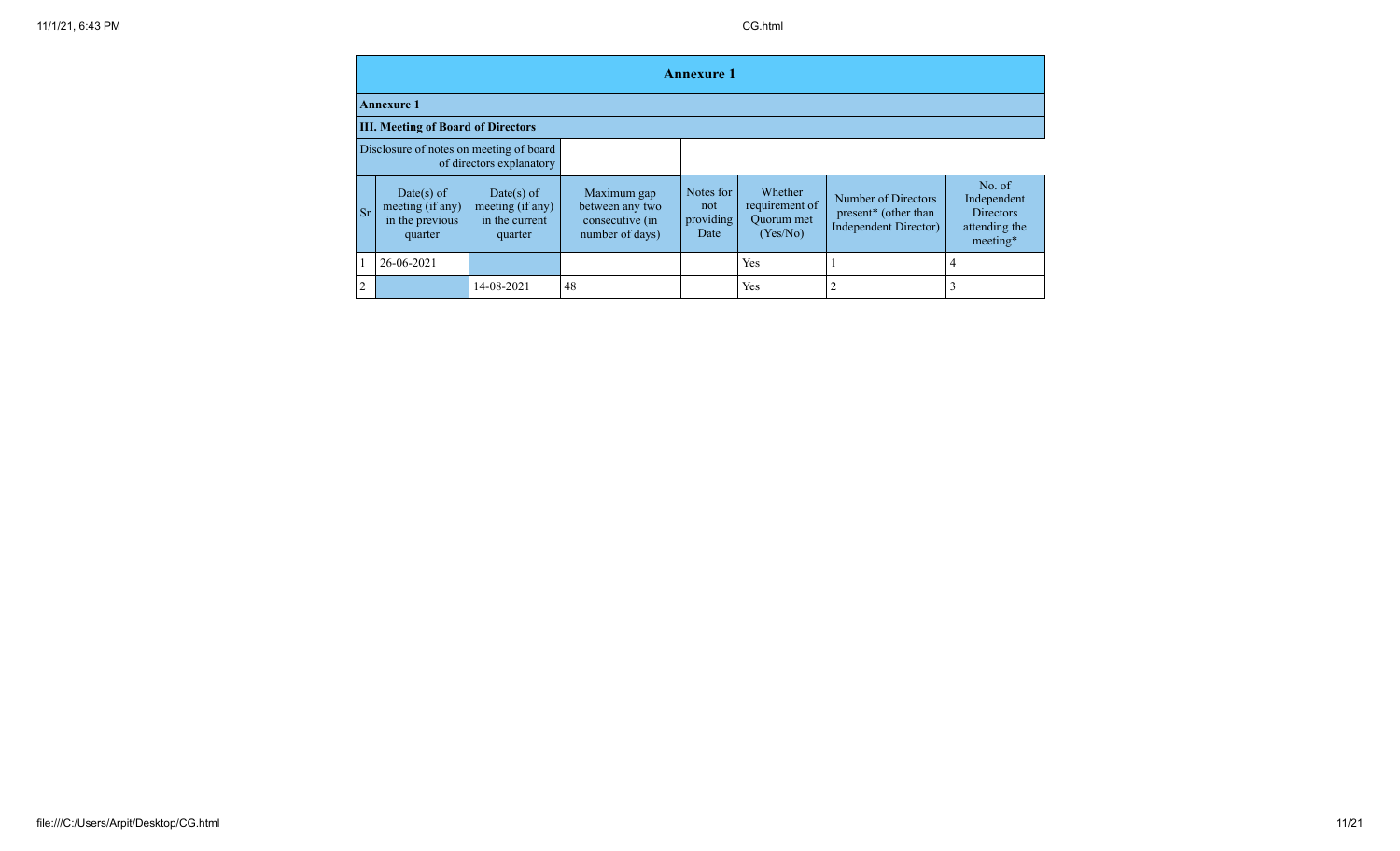|                | <b>Annexure 1</b>                                |                                                                                                            |                                                                      |                               |                                       |                                                        |                                                                                      |                                                                        |  |  |
|----------------|--------------------------------------------------|------------------------------------------------------------------------------------------------------------|----------------------------------------------------------------------|-------------------------------|---------------------------------------|--------------------------------------------------------|--------------------------------------------------------------------------------------|------------------------------------------------------------------------|--|--|
|                | <b>IV. Meeting of Committees</b>                 |                                                                                                            |                                                                      |                               |                                       |                                                        |                                                                                      |                                                                        |  |  |
|                |                                                  |                                                                                                            | Disclosure of notes on meeting of committees explanatory             |                               |                                       |                                                        |                                                                                      |                                                                        |  |  |
| <b>Sr</b>      | Name of<br>Committee                             | $Date(s)$ of meeting (Enter<br>dates of Previous quarter<br>and Current quarter in<br>chronological order) | Maximum gap<br>between any two<br>consecutive (in<br>number of days) | Name of<br>other<br>committee | Reson for<br>not<br>providing<br>date | Whether<br>requirement<br>of Quorum<br>met<br>(Yes/No) | Number of<br><b>Directors</b><br>present* (other<br>than<br>Independent<br>Director) | No. of<br>Independent<br><b>Directors</b><br>attending the<br>meeting* |  |  |
|                | Audit<br>Committee                               | 26-06-2021                                                                                                 |                                                                      |                               | N.A.                                  | Yes                                                    | $\theta$                                                                             | 3                                                                      |  |  |
| $\overline{2}$ | Audit<br>Committee                               | 14-08-2021                                                                                                 | 48                                                                   |                               |                                       | Yes                                                    |                                                                                      | 3                                                                      |  |  |
| 3              | Nomination<br>and<br>remuneration<br>committee   | 26-06-2021                                                                                                 |                                                                      |                               |                                       | Yes                                                    | $\mathbf{0}$                                                                         | 2                                                                      |  |  |
| 4              | <b>Stakeholders</b><br>Relationship<br>Committee | 26-06-2021                                                                                                 |                                                                      |                               |                                       | Yes                                                    | 1                                                                                    | $\overline{c}$                                                         |  |  |
| 5              | Stakeholders<br>Relationship<br>Committee        | 14-08-2021                                                                                                 |                                                                      |                               |                                       | Yes                                                    | 1                                                                                    | 2                                                                      |  |  |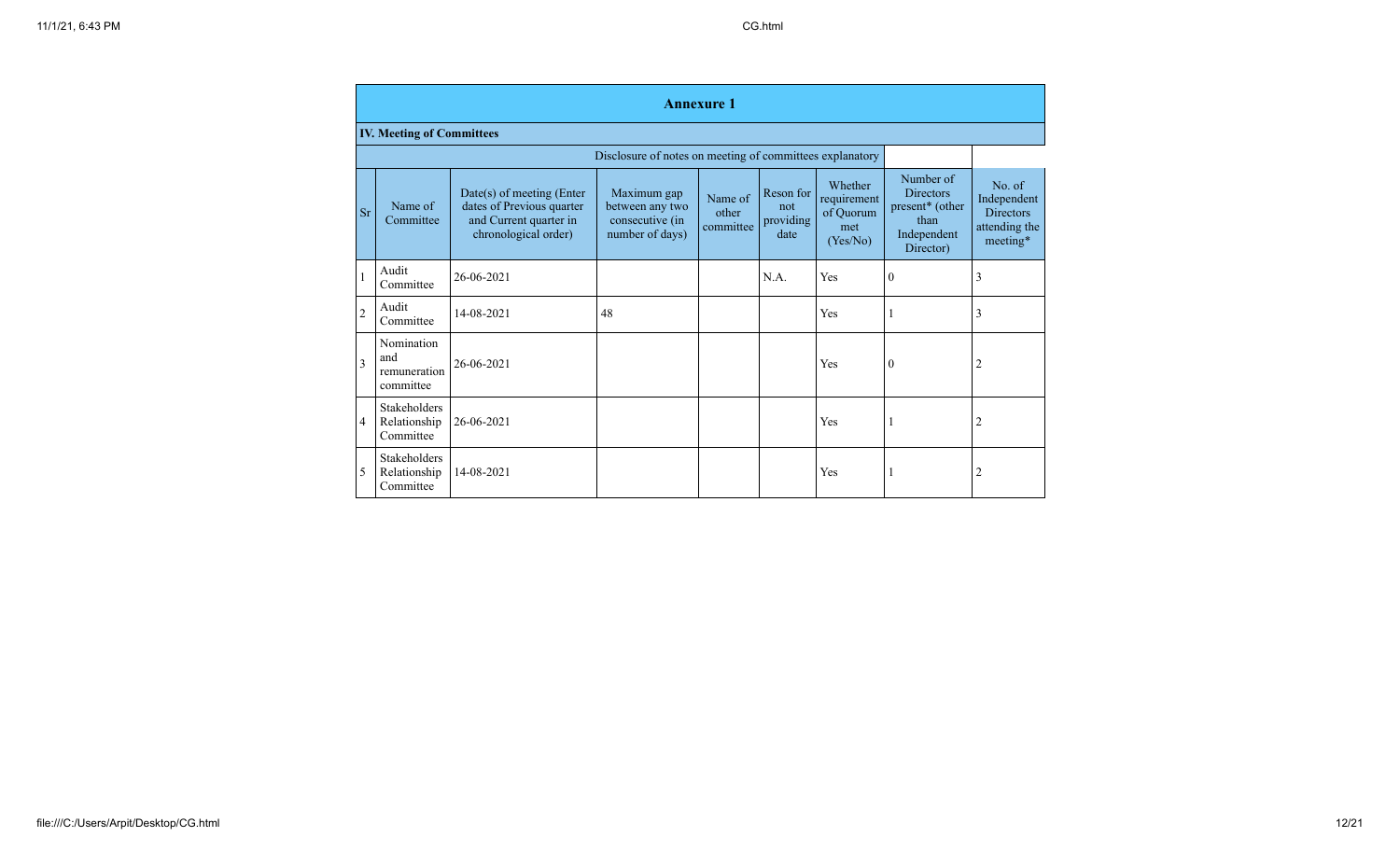|                                      | <b>Annexure 1</b>                                                                                         |                                  |                                                                    |  |  |  |  |  |  |  |
|--------------------------------------|-----------------------------------------------------------------------------------------------------------|----------------------------------|--------------------------------------------------------------------|--|--|--|--|--|--|--|
| <b>V. Related Party Transactions</b> |                                                                                                           |                                  |                                                                    |  |  |  |  |  |  |  |
| <b>Sr</b>                            | Subject                                                                                                   | Compliance status<br>(Yes/No/NA) | If status is "No" details of non-<br>compliance may be given here. |  |  |  |  |  |  |  |
|                                      | Whether prior approval of audit committee obtained                                                        | Yes                              |                                                                    |  |  |  |  |  |  |  |
|                                      | Whether shareholder approval obtained for material RPT                                                    | Yes                              |                                                                    |  |  |  |  |  |  |  |
| $\overline{3}$                       | Whether details of RPT entered into pursuant to omnibus approval<br>have been reviewed by Audit Committee | Yes                              |                                                                    |  |  |  |  |  |  |  |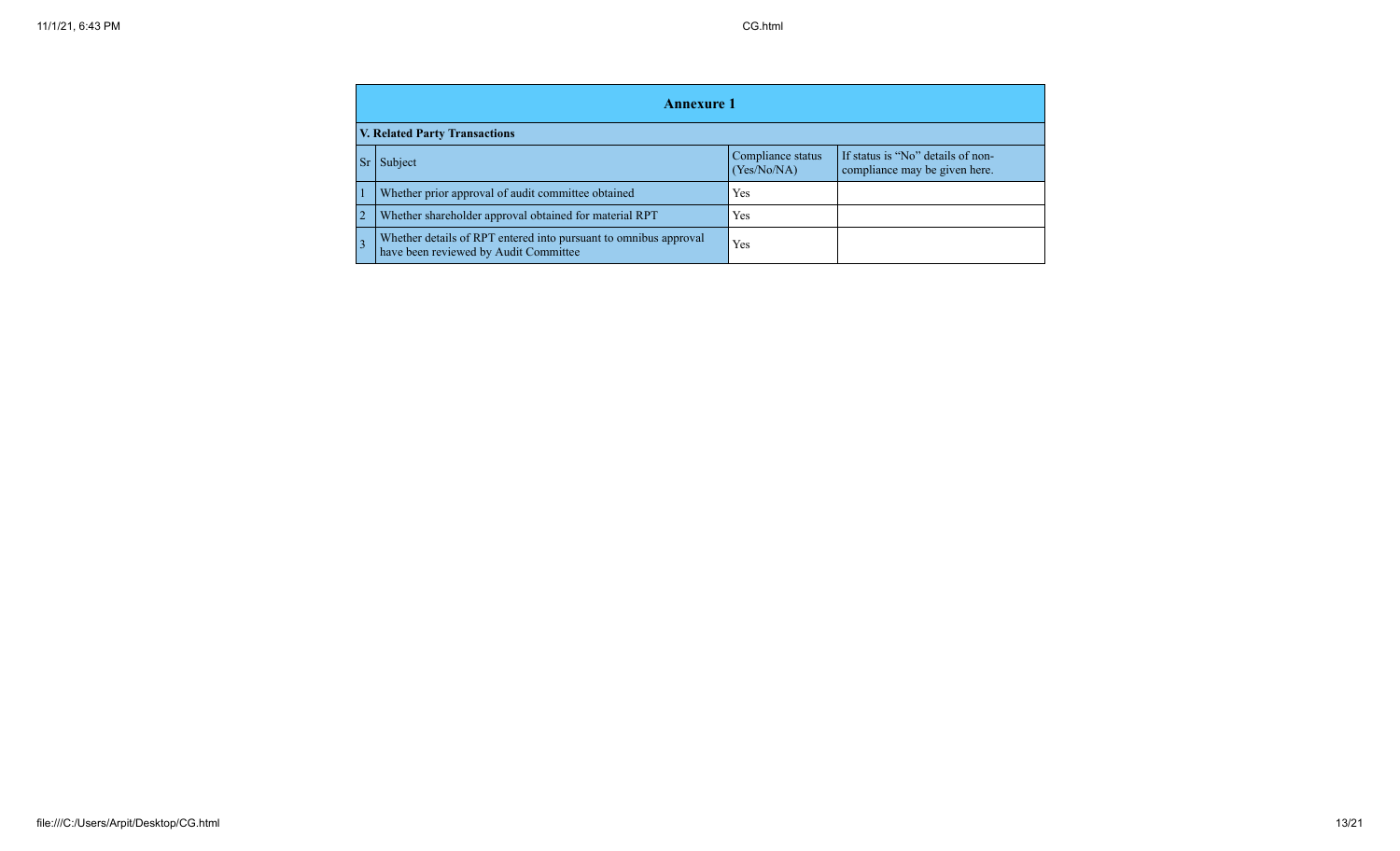|                | <b>Annexure</b> 1                                                                                                                                                                                               |                               |  |  |  |  |  |  |  |
|----------------|-----------------------------------------------------------------------------------------------------------------------------------------------------------------------------------------------------------------|-------------------------------|--|--|--|--|--|--|--|
|                | <b>VI.</b> Affirmations                                                                                                                                                                                         |                               |  |  |  |  |  |  |  |
|                | $Sr$ Subject                                                                                                                                                                                                    | Compliance<br>status (Yes/No) |  |  |  |  |  |  |  |
|                | The composition of Board of Directors is in terms of SEBI (Listing obligations and disclosure requirements)<br>Regulations, 2015                                                                                | Yes                           |  |  |  |  |  |  |  |
| $\overline{2}$ | The composition of the following committees is in terms of SEBI(Listing obligations and disclosure requirements)<br>Regulations, 2015 a. Audit Committee                                                        | Yes                           |  |  |  |  |  |  |  |
| 3              | The composition of the following committees is in terms of SEBI(Listing obligations and disclosure requirements)<br>Regulations, 2015. b. Nomination & remuneration committee                                   | Yes                           |  |  |  |  |  |  |  |
| $\overline{4}$ | The composition of the following committees is in terms of SEBI(Listing obligations and disclosure requirements)<br>Regulations, 2015. c. Stakeholders relationship committee                                   | Yes                           |  |  |  |  |  |  |  |
| $\overline{5}$ | The composition of the following committees is in terms of SEBI(Listing obligations and disclosure requirements)<br>Regulations, 2015. d. Risk management committee (applicable to the top 500 listed entities) | <b>NA</b>                     |  |  |  |  |  |  |  |
| 6              | The committee members have been made aware of their powers, role and responsibilities as specified in SEBI<br>(Listing obligations and disclosure requirements) Regulations, 2015.                              | Yes                           |  |  |  |  |  |  |  |
|                | The meetings of the board of directors and the above committees have been conducted in the manner as specified in<br>SEBI (Listing obligations and disclosure requirements) Regulations, 2015.                  | Yes                           |  |  |  |  |  |  |  |
| 8              | This report and/or the report submitted in the previous quarter has been placed before Board of Directors.                                                                                                      | Yes                           |  |  |  |  |  |  |  |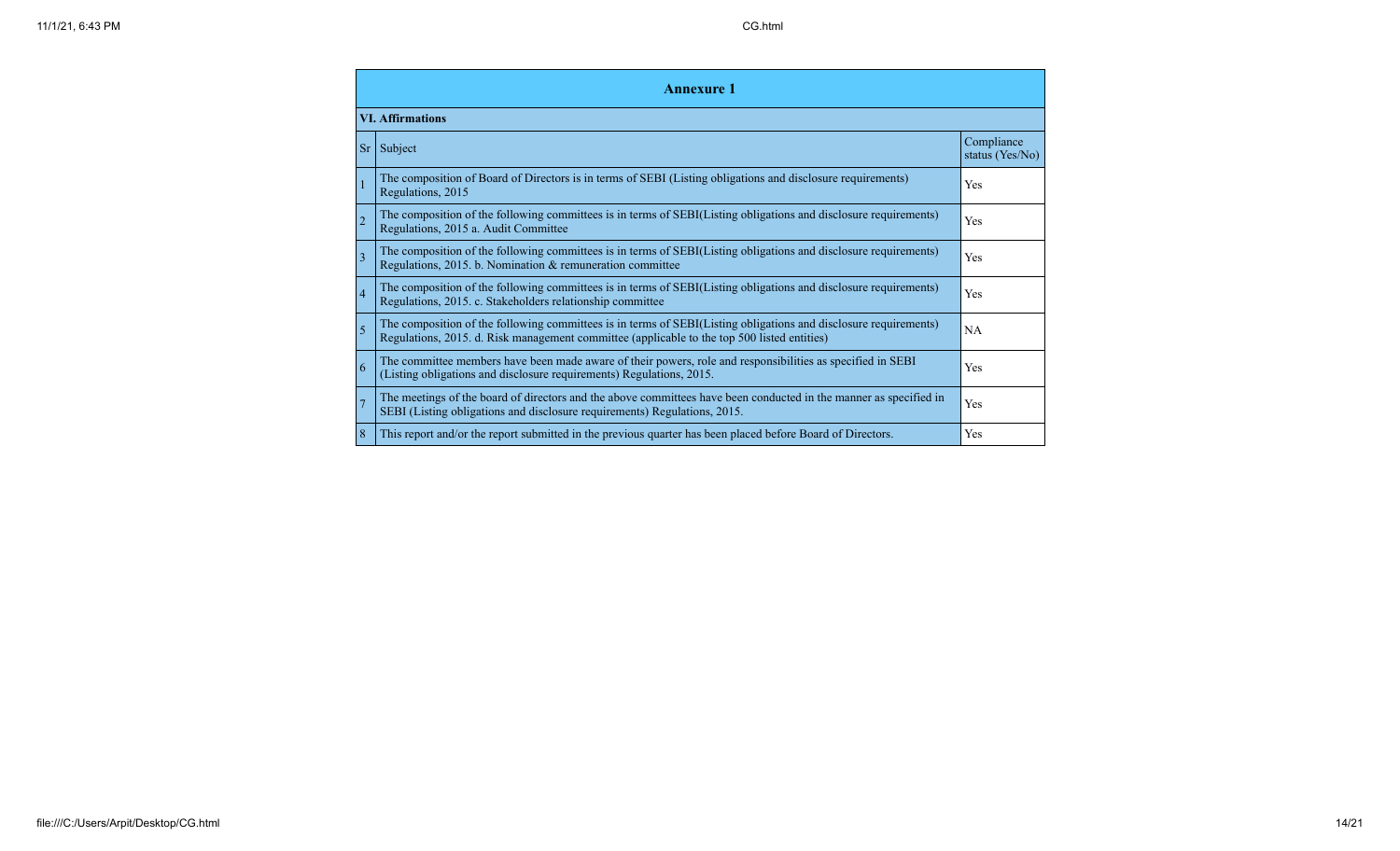| <b>Annexure 1</b> |                   |                                          |
|-------------------|-------------------|------------------------------------------|
| <b>Sr</b>         | Subject           | Compliance status                        |
|                   | Name of signatory | Namita Bapna                             |
| $\mathcal{D}$     | Designation       | Company Secretary and Compliance Officer |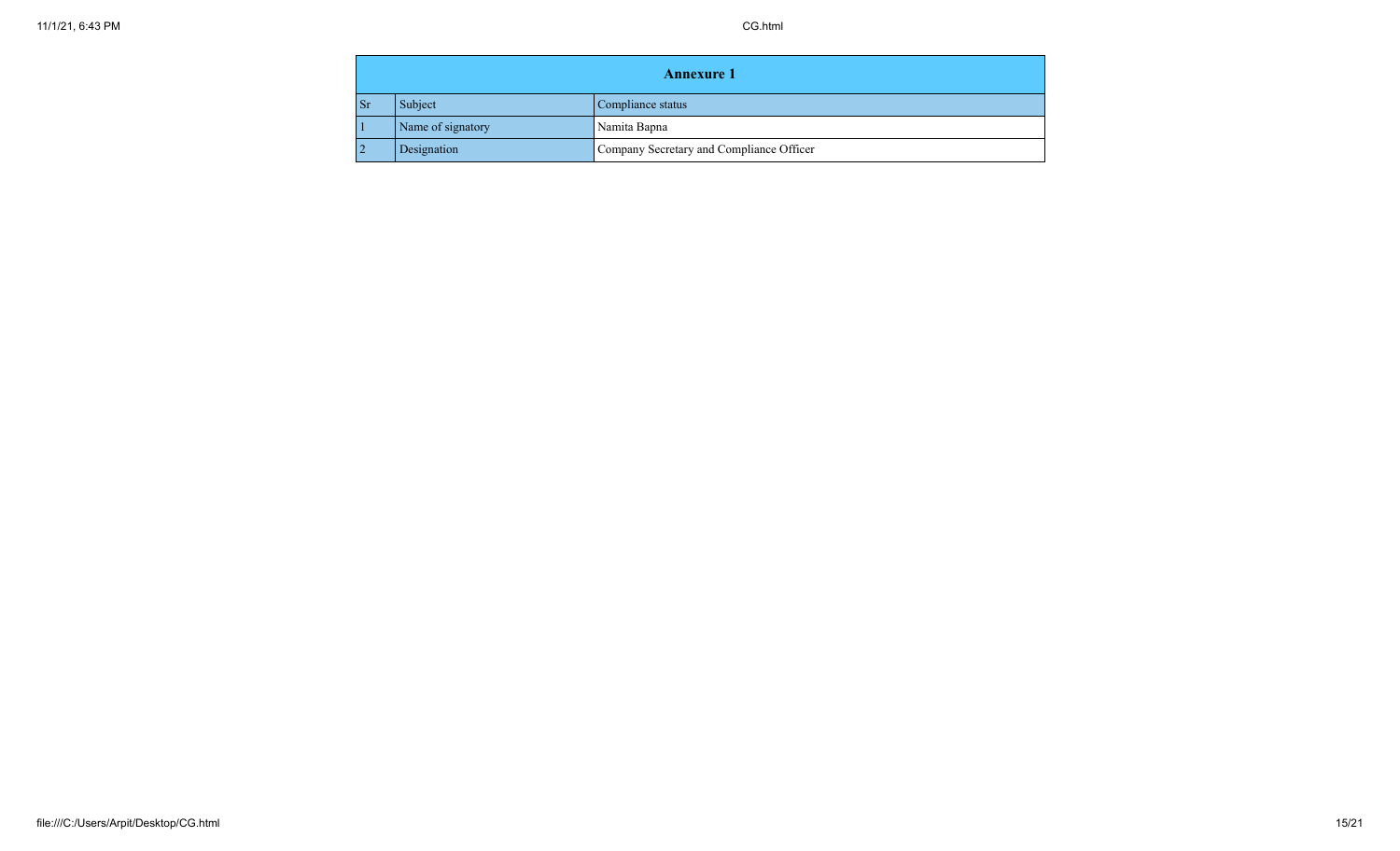|                | <b>Annexure III</b>                                                                                                                                                                  |                                              |                                     |                                                                      |
|----------------|--------------------------------------------------------------------------------------------------------------------------------------------------------------------------------------|----------------------------------------------|-------------------------------------|----------------------------------------------------------------------|
|                | <b>III. Affirmations</b>                                                                                                                                                             |                                              |                                     |                                                                      |
|                | <b>Sr</b><br><b>Particulars</b>                                                                                                                                                      | Regulation<br>Number                         | Compliance<br>status<br>(Yes/No/NA) | If status is "No" details of<br>non-compliance may be<br>given here. |
| 1              | Copy of the annual report including balance sheet, profit and loss account,<br>directors report, corporate governance report, business responsibility<br>report displayed on website | 46(2)                                        | Yes                                 |                                                                      |
| $\overline{c}$ | Presence of Chairperson of Audit Committee at the Annual General<br>Meeting                                                                                                          | 18(1)(d)                                     | Yes                                 |                                                                      |
| 3              | Presence of Chairperson of the nomination and remuneration committee at<br>the annual general meeting                                                                                | 19(3)                                        | Yes                                 |                                                                      |
| $\overline{4}$ | Presence of Chairperson of the Stakeholder Relationship committee at the<br>annual general meeting                                                                                   | 20(3)                                        | Yes                                 |                                                                      |
| 5              | Whether "Corporate Governance Report" disclosed in Annual Report                                                                                                                     | $34(3)$ read with<br>para C of<br>Schedule V | Yes                                 |                                                                      |
|                | Any other information to be provided                                                                                                                                                 |                                              |                                     |                                                                      |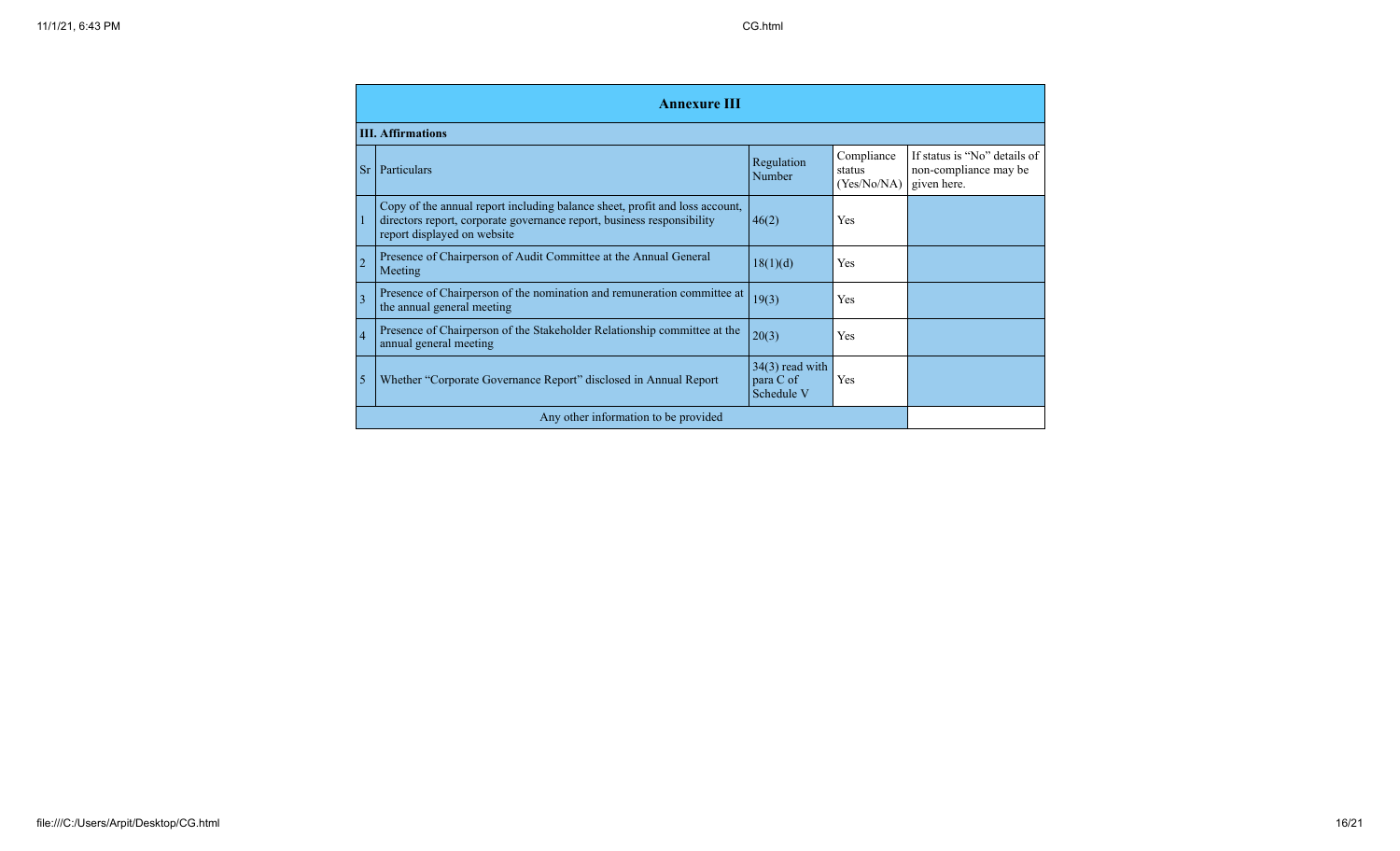| <b>Annexure III</b> |                   |                                          |
|---------------------|-------------------|------------------------------------------|
|                     | Name of signatory | Namita Bapna                             |
|                     | Designation       | Company Secretary and Compliance Officer |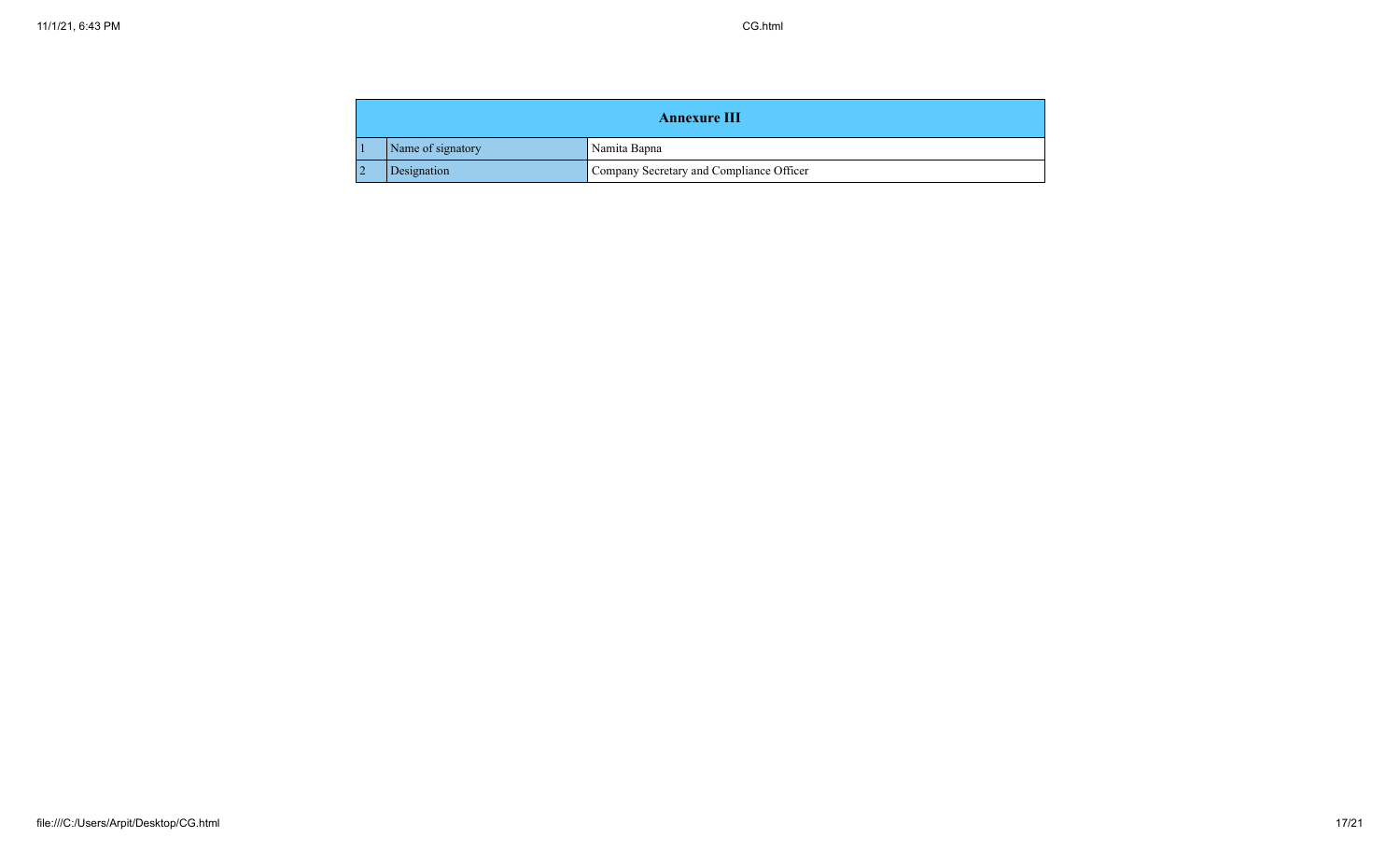| <b>Additional Half yearly Disclosure</b>                                                                                                                |                                                |                                                                       |                                                                                                  |
|---------------------------------------------------------------------------------------------------------------------------------------------------------|------------------------------------------------|-----------------------------------------------------------------------|--------------------------------------------------------------------------------------------------|
| Applicability of disclosure                                                                                                                             | Applicable                                     |                                                                       |                                                                                                  |
| Reason for Non Applicability                                                                                                                            | Textual Information(1)                         |                                                                       |                                                                                                  |
| I. Disclosure of Loans/ guarantees/comfort letters /securities etc.refer note below                                                                     |                                                |                                                                       |                                                                                                  |
| (A) Any loan or any other form of debt advanced by the listed entity directly or indirectly to                                                          |                                                |                                                                       |                                                                                                  |
| Entity                                                                                                                                                  | Aggregate amount advanced during six<br>months | Balance<br>outstanding<br>at the end of<br>six months                 |                                                                                                  |
| Promoter or any other entity controlled by them                                                                                                         | $\mathbf{0}$                                   | $\theta$                                                              |                                                                                                  |
| Promoter Group or any other entity controlled by them                                                                                                   | $\mathbf{0}$                                   | $\mathbf{0}$                                                          |                                                                                                  |
| Directors (including relatives) or any other entity controlled<br>by them                                                                               | $\overline{0}$                                 | $\overline{0}$                                                        |                                                                                                  |
| KMPs or any other entity controlled by them                                                                                                             | $\mathbf{0}$                                   | $\overline{0}$                                                        |                                                                                                  |
| Entity                                                                                                                                                  | Type (guarantee, comfort letter etc.)          | Aggregate<br>amount of<br>issuance<br>during six<br>months            | Balance<br>outstanding at the<br>end of six<br>months (taking into<br>account any<br>invocation) |
| Promoter or any other entity controlled by them                                                                                                         | $\boldsymbol{0}$                               | $\overline{0}$                                                        | $\theta$                                                                                         |
| Promoter Group or any other entity controlled by them                                                                                                   | $\boldsymbol{0}$                               | $\overline{0}$                                                        | $\boldsymbol{0}$                                                                                 |
| Directors (including relatives) or any other entity controlled<br>by them                                                                               | $\theta$                                       | $\overline{0}$                                                        | $\theta$                                                                                         |
| KMPs or any other entity controlled by them                                                                                                             | $\theta$                                       | $\overline{0}$                                                        | $\theta$                                                                                         |
| (C) Any security provided by the listed entity directly or indirectly, in connection with any loan(s) or any<br>other form of debt availed by<br>Entity | Type of security (cash, shares etc.)           | Aggregate<br>value of<br>security<br>provided<br>during six<br>months | Balance<br>outstanding at the<br>end of six months                                               |
| Promoter or any other entity controlled by them                                                                                                         | $\boldsymbol{0}$                               | $\overline{0}$                                                        | $\boldsymbol{0}$                                                                                 |
|                                                                                                                                                         |                                                |                                                                       |                                                                                                  |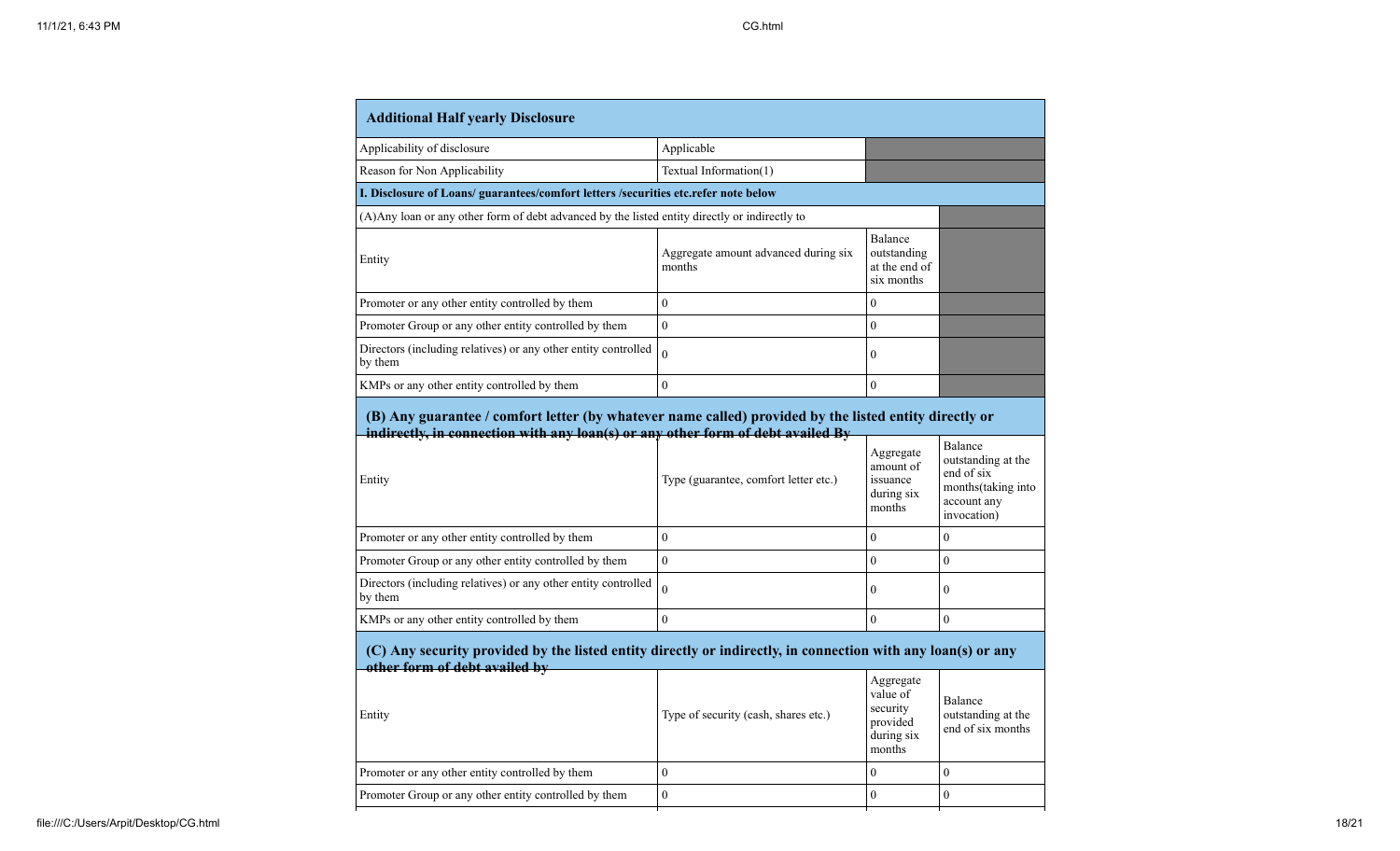| Directors (including relatives) or any other entity controlled $\vert 0 \rangle$<br>by them                                                                                                                                                                                                                                                                                                                                             |                              | 0                            | $\boldsymbol{0}$ |
|-----------------------------------------------------------------------------------------------------------------------------------------------------------------------------------------------------------------------------------------------------------------------------------------------------------------------------------------------------------------------------------------------------------------------------------------|------------------------------|------------------------------|------------------|
| KMPs or any other entity controlled by them                                                                                                                                                                                                                                                                                                                                                                                             | 0                            | $\Omega$                     | $\Omega$         |
| (D) Additional Information                                                                                                                                                                                                                                                                                                                                                                                                              | Textual<br>Information $(2)$ |                              |                  |
| <b>II.</b> Affirmations                                                                                                                                                                                                                                                                                                                                                                                                                 |                              |                              |                  |
| Compliance<br><b>Affirmations</b><br><b>Status</b>                                                                                                                                                                                                                                                                                                                                                                                      |                              |                              | Company Remarks  |
| All loans (or other form of debt), guarantees, comfort letters (by whatever name called) or securities in<br>connection with any loan(s) (or other form of debt) given directly or indirectly by the listed entity to<br>promoter(s), promoter group, director(s) (including their relatives), key managerial personnel<br>(including their relatives) or any entity controlled by them are in the economic interest of the<br>company. | Yes                          | Textual<br>Information $(3)$ |                  |
| Name                                                                                                                                                                                                                                                                                                                                                                                                                                    | Parag Shah                   |                              |                  |
| Designation                                                                                                                                                                                                                                                                                                                                                                                                                             | <b>CFO</b>                   |                              |                  |
| Place                                                                                                                                                                                                                                                                                                                                                                                                                                   | Mumbai                       |                              |                  |
| Date                                                                                                                                                                                                                                                                                                                                                                                                                                    | 21-10-2021                   |                              |                  |